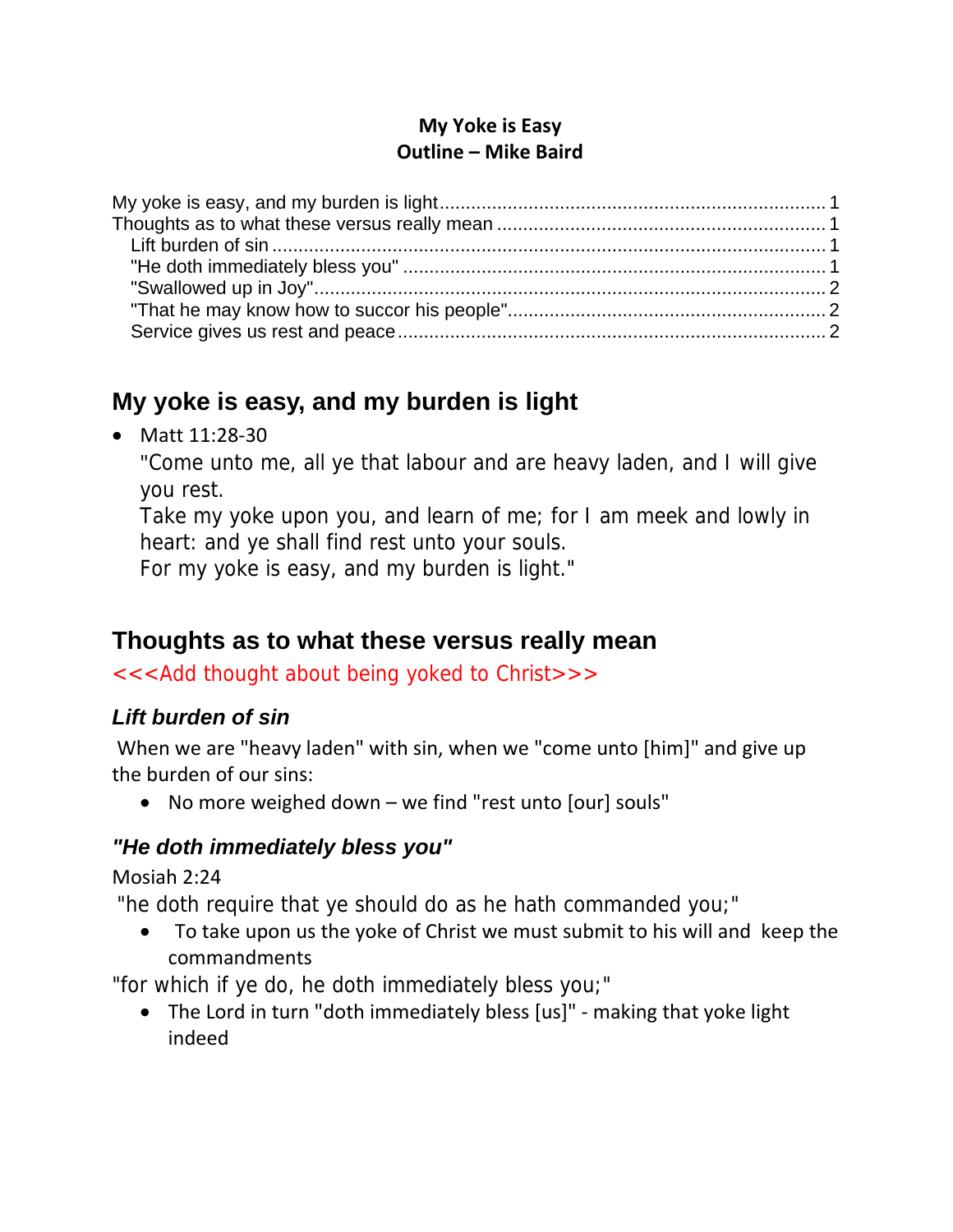#### *"Swallowed up in Joy"*

- Alma 31:38 (Alma, Sons of Mosiah, Zeezrom, Amulek, Alma's sons) "And the Lord provided for them that they should hunger not, neither should they thirst; yea, and he also gave them strength, that they should suffer no manner of afflictions, save it were swallowed up in the joy of Christ."
	- The refining heat may come but our pain may be "swallowed up in the joy of Christ" making the burden light that we may endure it well
	- rest D&C 19:23

### *"That he may know how to succor his people"*

● Alma 7:11-12 (Alma the Younger)

"he will take upon him their infirmities, that his bowels may be filled with mercy, according to the flesh, that he may know according to the flesh how to succor his people according to their infirmities."

- succor: go to the aid of; relieve
- Atonement allows us to give away the pain receive succor
- He understands
	- When we have someone who understands us it lightens our minds
- He has been there
	- We have a companion in our trials and burdens

### *Service gives us rest and peace*

Mike Baird:

"As I was listening to President Thomas S Monson's Sunday morning address of the October 2009 general conference titled "What have I done for someone today" I was struck by a new insight regarding Mat 11:28-30. His talk is about serving others yet he concluded his talk by quoting Matt 11:28-30. As he was quoting those words I asked myself – why is he quoting that scripture at the end of a talk on service? Then my mind flashed to earlier in his talk where President Monson had quoted David O McKay as follows:

"Man's greatest happiness comes from losing himself for the good of others"

And I thought also of earlier in the talk when President Monson said: "Those who live only for themselves eventually shrivel up and figuratively lose their lives, while those who lose themselves in service to others grow and flourish—and in effect save their lives"